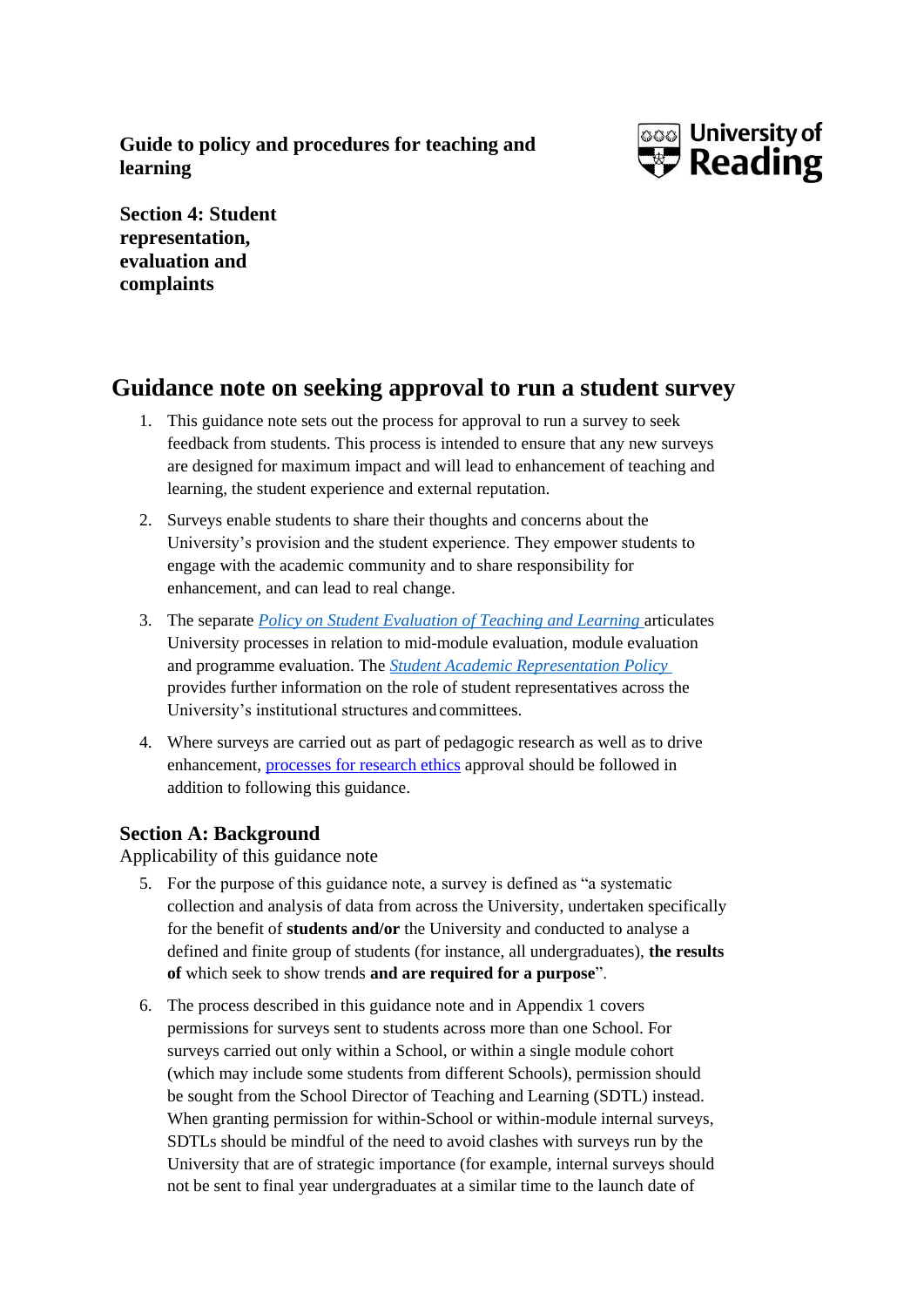the National Student Survey, or for three weeks afterwards). Data produced at the School level should be shared with the appropriate Teaching and Learning Dean (TLD) and used in the STEAP process ifrelevant, as well as a summary of the main results being made available to appropriate committees and cohorts of students, to close the feedback loop.

- 7. Before deciding to run an internal survey, Schools should check that existing surveys do not already provide sufficient data to address the issues under investigation, and should consider whether alternative methods for obtaining feedback from students would be appropriate (such as those outlined in the *[Policy on Student Evaluation of Teaching and Learning](http://www.reading.ac.uk/web/files/cqsd/Student_Evaluation_Policy.pdf)*). When sending the survey to students, Schools must make clear the purpose of the survey, how the data will be used, and how results/outcomes will be reported to students (e.g. via Student Staff Partnership Groups). Where students are required to send surveys to their peers (e.g. as part of a project or module assessment), the supervisor or module convenor must notify the SDTL, to ensure that other surveys can be timed to avoid clashes and survey fatigue.
- 8. As noted above, the processes in relation to mid-module, module and programme evaluation are addressed in the separate *Policy on Student Evaluation of Teaching and Learning* and the guidelines specified within this document do not apply to the operation of these types of student evaluations.
- 9. Surveys in the University can be divided into distinct categories. These are:
	- a. surveys that do not impact on current students (i.e. admissions surveys and Graduate Outcomes);
	- b. compulsory external surveys (National Student Survey NSS);
	- c. external surveys over which we have no control (e.g. Times Higher Education Experience Survey - THESES, Universities Partnership Programme – UPP, and Higher Education Policy Institute - HEPI);
	- d. optional external surveys (e.g. UK Engagement Survey UKES, Postgraduate Taught Experience Survey - PTES, Postgraduate Research Experience Survey - PRES);
	- e. internal surveys (e.g. Reading Student Survey RSS);
	- f. ad hoc surveys (e.g. Careers, Welcome Week);
	- g. RUSU surveys.
- 10. This process relates purely to new surveys such as those listed in e-g, although the principles of reporting and feedback should ideally be the same throughout. It is hoped that RUSU will voluntarily use these guidelines for their surveys, particularly regarding items 12 and 13 below.

#### **Principles of this guidance note**

- 11. It is at the discretion of the University whether a survey involving students in more than one School is run. This decision begins with completion of a new student survey request form (Appendix 1).
- 12. Normally, any proposed new survey will be submitted for scrutiny and it is expected that permission is sought well in advance of the date of the proposed survey to allow it to be submitted to the relevant body.
- 13. Any new survey must meet some of the following criteria, preferably (a) and at least one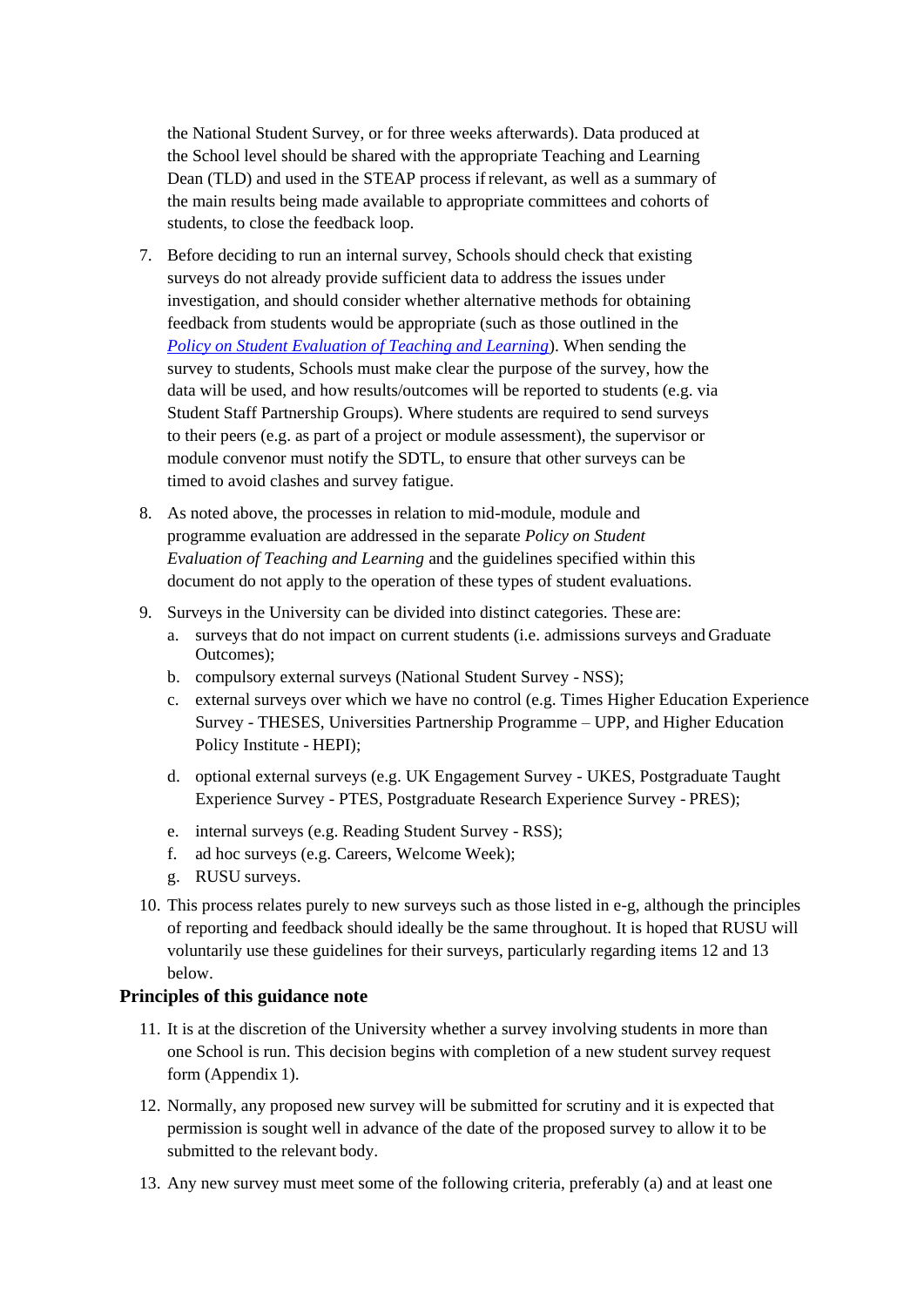other:

- a. The objectives of the survey cannot be fulfilled through reference to existing survey outcomes, planned surveys, other available data, or through other means (e.g. focus groups)
- b. The survey is required to meet institutional strategic objectives
- c. The survey is responding to student feedback, and will inform enhancement of our teaching activity or other services.
- d. The survey is required for external compliance
- e. The survey will provide data enabling useful benchmarking with other institutions and/or impact on the University's external reputation through league tables or other measures
- f. Participation in the survey will support sector-wide initiatives to which the University wishes to contribute
- 14. Notwithstanding meeting criteria stated above, new surveys must be considered in the light of existing survey timings (Appendix 2) to avoid overloading students and reducing response rates in surveys that meet institutional strategic objectives. This is of particular importance during the Spring Term when the National Student Survey (NSS) must take priority.
- 15. A summary of the main results and findings from any student survey should be shared with the appropriate committee as soon as is practical to do so. It is expected that this will include a breakdown of response rates, headline analysis of the results and planned action to be taken to ensure that the feedback loop has been closed. Details of who is responsible for collating this report, acting on feedback and sharing data should be agreed prior to the approval of a new survey.
- 16. It is essential that any survey data collected is used to meet the objectives of the survey outlined in the application form (see Section B below). If the form specifies a feedback session to the students, or dissemination of data via e.g. Student Staff Partnership Groups, Blackboard or the Student Experience Hub, it is expected that this will occur within a reasonable time period post-analysis to enable changes to be instigated.
- 17. Depending on the aims and scope of the survey, a final report should be sent on to the University Board for Teaching, Learning and Student Experience (UBTLSE) or one of its sub-committees (e.g. Committee on Student Experience and Development (CoSED) or the Sub-Committee on the Delivery and Enhancement of Learning and Teaching (DELT)). This is essential if the survey is aimed at students across the University.
- 18. Any key matters arising from a University-wide survey should be discussed at the UBTLSE annual meeting at the start of the Autumn Term when key matters arising out of other surveys are discussed.

#### **Section B: How to apply to run a survey**

- 19. Any member of staff in a School/Department or professional services wishing to undertake a student survey should follow the procedure outlined below.
- 20. Read this guidance note to ensure the type of survey you are planning is subject to the procedure outlined in this document.
- 21. If permission is required, complete the attached 'New survey request form' and return it to Marketing, Communication & Engagement (MCE) who will advise, in consultation with the Chair of UBTLSE, if the survey will be passed on to UBTLSE or one of its sub-committees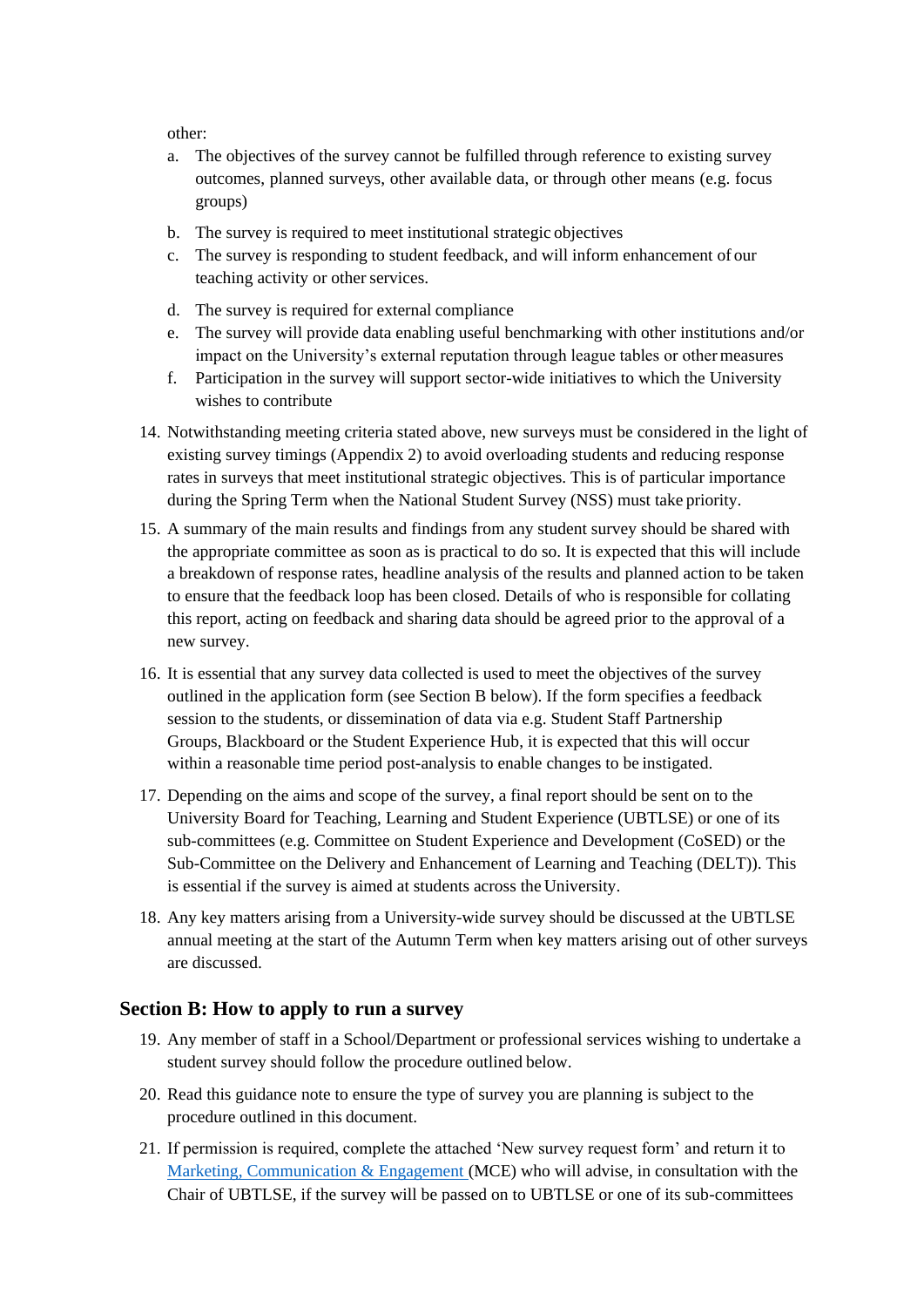for approval (this can be by Chair's action). Please note that permission should be sought at least 2 months prior to the survey running to ensure that mechanisms are in place for advertising to students.

- 22. Ensure that you have already agreed who would analyse your data and disseminate results.
- 23. MCE will consult with the Planning & Strategy Office (PSO), Data Protection Officer (IMPS) and any other relevant stakeholders, and if approved, depending on the nature of the request, will submit the form to UBTLSE or one of its sub-committees with a cover sheet to include a summary of stakeholder feedback and a recommendation.
- 24. UBTLSE or one of its sub-committees will communicate a decision to the applicant within one week of the meeting taking place (or by Chair's action) – this will usually be either approval for the survey (with recommended next steps) or a request to make revisions to the proposal.
- 25. MCE and PSO (if undertaking the analysis) should be copied in to any decision.

| Version | Keeper | Reviewed | Approved by   | Approval   | Effective        |
|---------|--------|----------|---------------|------------|------------------|
|         |        |          |               | date       | from             |
|         | AGS    | Yearly   | <b>UBTL</b>   | 15/05/2018 | 2018/19          |
|         | AGS    | Yearly   | <b>UBTLSE</b> | 16/03/2021 | w <sub>1</sub> e |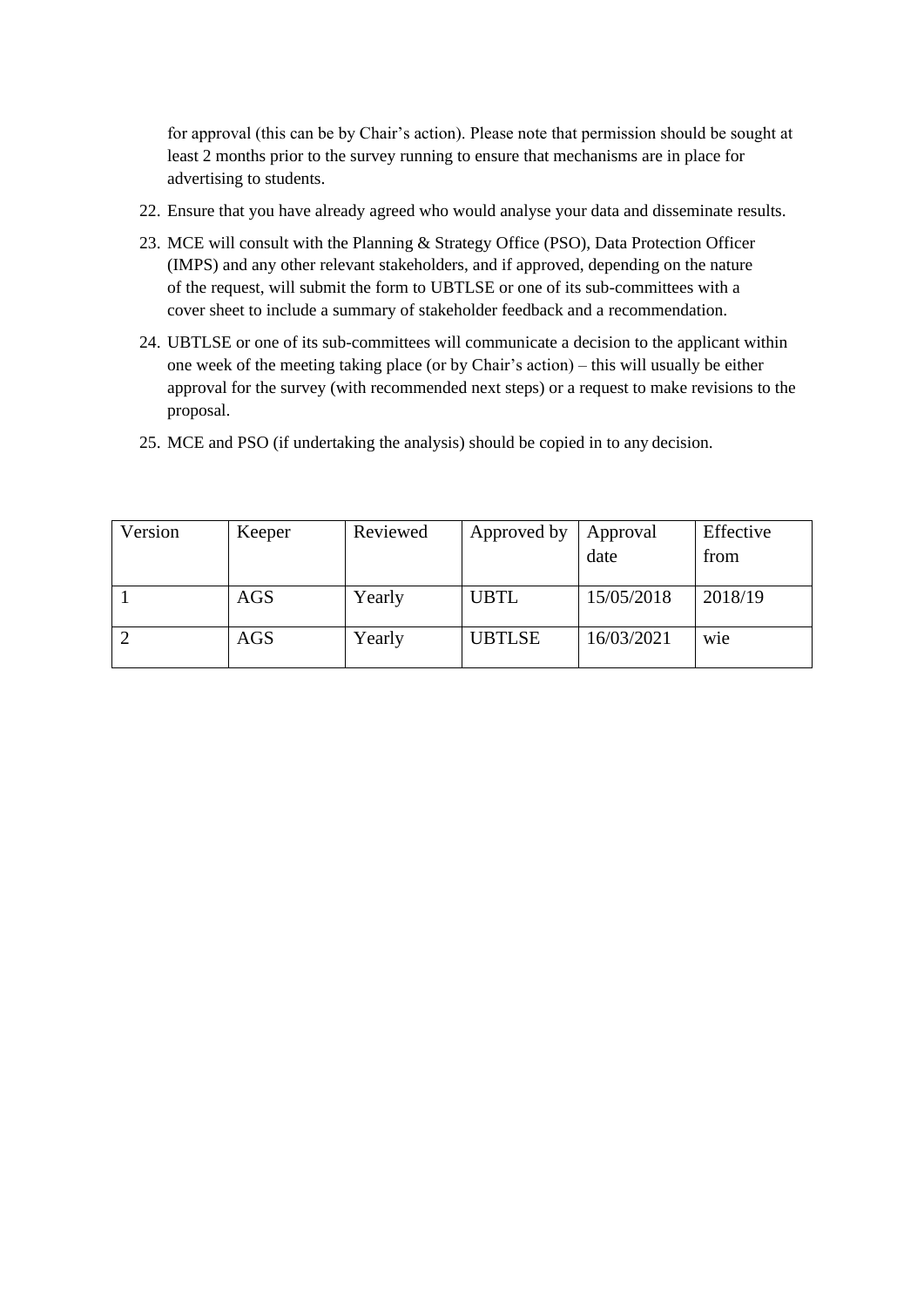### Appendix 1 – New survey request form

#### **The following information is required for a survey which requires UBTLSE approval to take place.**

Please complete all sections below and return the form to Marketing, Communication & Engagement (MCE).

| Full name                                                                                      |                                                                                                                                                                                                                                                                                                                                                                                                                                                                                  |
|------------------------------------------------------------------------------------------------|----------------------------------------------------------------------------------------------------------------------------------------------------------------------------------------------------------------------------------------------------------------------------------------------------------------------------------------------------------------------------------------------------------------------------------------------------------------------------------|
| Job title                                                                                      |                                                                                                                                                                                                                                                                                                                                                                                                                                                                                  |
| School/Department/Function                                                                     |                                                                                                                                                                                                                                                                                                                                                                                                                                                                                  |
| Email address                                                                                  |                                                                                                                                                                                                                                                                                                                                                                                                                                                                                  |
| Name of the survey                                                                             |                                                                                                                                                                                                                                                                                                                                                                                                                                                                                  |
| Please briefly outline the objectives of<br>the survey                                         |                                                                                                                                                                                                                                                                                                                                                                                                                                                                                  |
| Intended target audience (eg<br>UG/PGT/PGR etc)                                                |                                                                                                                                                                                                                                                                                                                                                                                                                                                                                  |
| Tick each box that applies to this<br>proposed survey                                          | $\Box$ The survey is required to meet institutional<br>strategic<br>objectives<br>$\Box$ The survey is responding to student feedback,<br>and will inform enhancement of our teaching<br>activity or other services.<br>$\Box$ The survey is required for external compliance<br>$\Box$ The survey will provide data enabling useful<br>benchmarking with other institutions and/or<br>impact on the University's external reputation<br>through league tables or other measures |
| Proposed survey dates                                                                          |                                                                                                                                                                                                                                                                                                                                                                                                                                                                                  |
| Will the survey be managed internally or<br>externally? If external, please provide<br>details |                                                                                                                                                                                                                                                                                                                                                                                                                                                                                  |
| What platform will be used to host<br>the survey (eg Online Surveys or<br>Survey Monkey)       |                                                                                                                                                                                                                                                                                                                                                                                                                                                                                  |
| Estimated time to complete the survey<br>(eg 15 minutes)                                       |                                                                                                                                                                                                                                                                                                                                                                                                                                                                                  |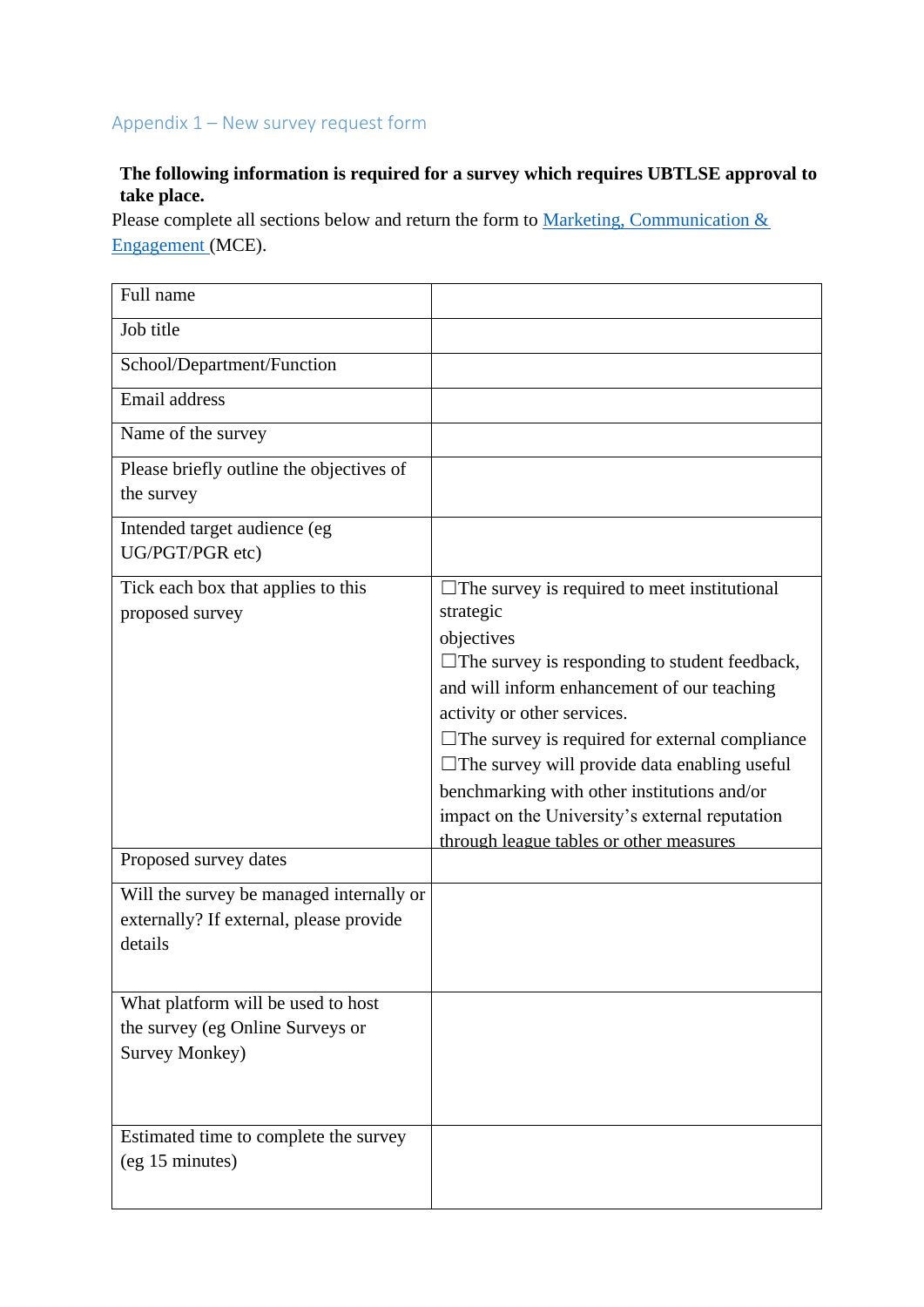| How will the survey be promoted to<br>students?                                                                                      |  |
|--------------------------------------------------------------------------------------------------------------------------------------|--|
|                                                                                                                                      |  |
| <b>REPORTING</b>                                                                                                                     |  |
| Who will collate and analyse the<br>survey results?                                                                                  |  |
| How will the results be reported to<br>students to close the feedback loop<br>and by whom?                                           |  |
| How will results be used to meet the<br>objectives identified above and by<br>what mechanism e.g. data for specified<br>report, etc? |  |
| Date by which report of the survey will<br>be sent to the appropriate committee                                                      |  |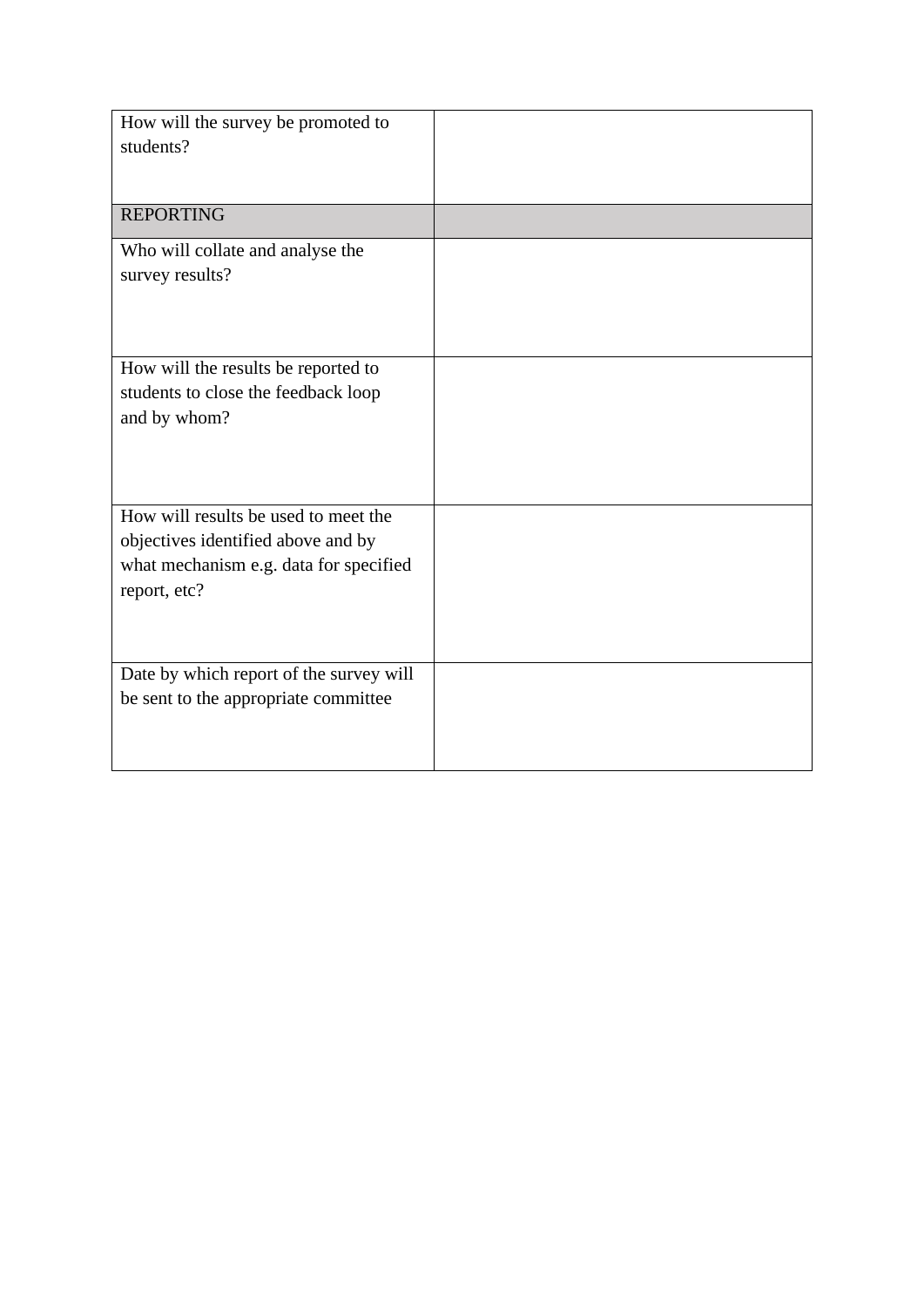# **Appendix 2 - Existing student surveys**

| Name of survey                                            | <b>Internal</b><br>/ external | <b>Target</b><br>audience                           | <b>Primary purpose</b>                                                                                                                                | <b>Timing</b>       | <b>Lead contact</b>                 | Questions / previous results Reports to:                                                        |       |
|-----------------------------------------------------------|-------------------------------|-----------------------------------------------------|-------------------------------------------------------------------------------------------------------------------------------------------------------|---------------------|-------------------------------------|-------------------------------------------------------------------------------------------------|-------|
| Welcome Week<br>survey                                    | Internal                      | <b>New</b><br>UG, PGT and<br><b>PGR</b><br>students | To gather feedback<br>from new students<br>on their Welcome<br>Week experience                                                                        | October             | Kate Booth (Student<br>Services)    | <b>Contact Kate Booth</b>                                                                       | CoSED |
| <b>UPP</b><br>Accommodation<br>Survey $(1 \text{ of } 2)$ | Internal                      | <b>Students</b><br>in<br>living<br>Halls            | To gather feedback<br>on Halls arrival and<br>moving in<br>experience                                                                                 | October             | <b>Briscoe</b><br>Deborah<br>(ACMO) | <b>Contact Deborah Briscoe</b>                                                                  | CoSED |
| National<br><b>Student Survey</b><br>(NS)                 | External<br>(Ipsos)<br>MORI)  | <b>UG</b><br>finalists                              | To gather feedback<br>from UG finalists on<br>their experience of<br>studying at UoR.<br>The results of which<br>feed into domestic<br>league tables. | January<br>to April | Jennifer Rich (MCE)                 | Core questionnaire published UBTLSE<br>online.<br>Previous results available on<br>PSO website. |       |

## **The following table summarises a typical year of University-level student surveys:**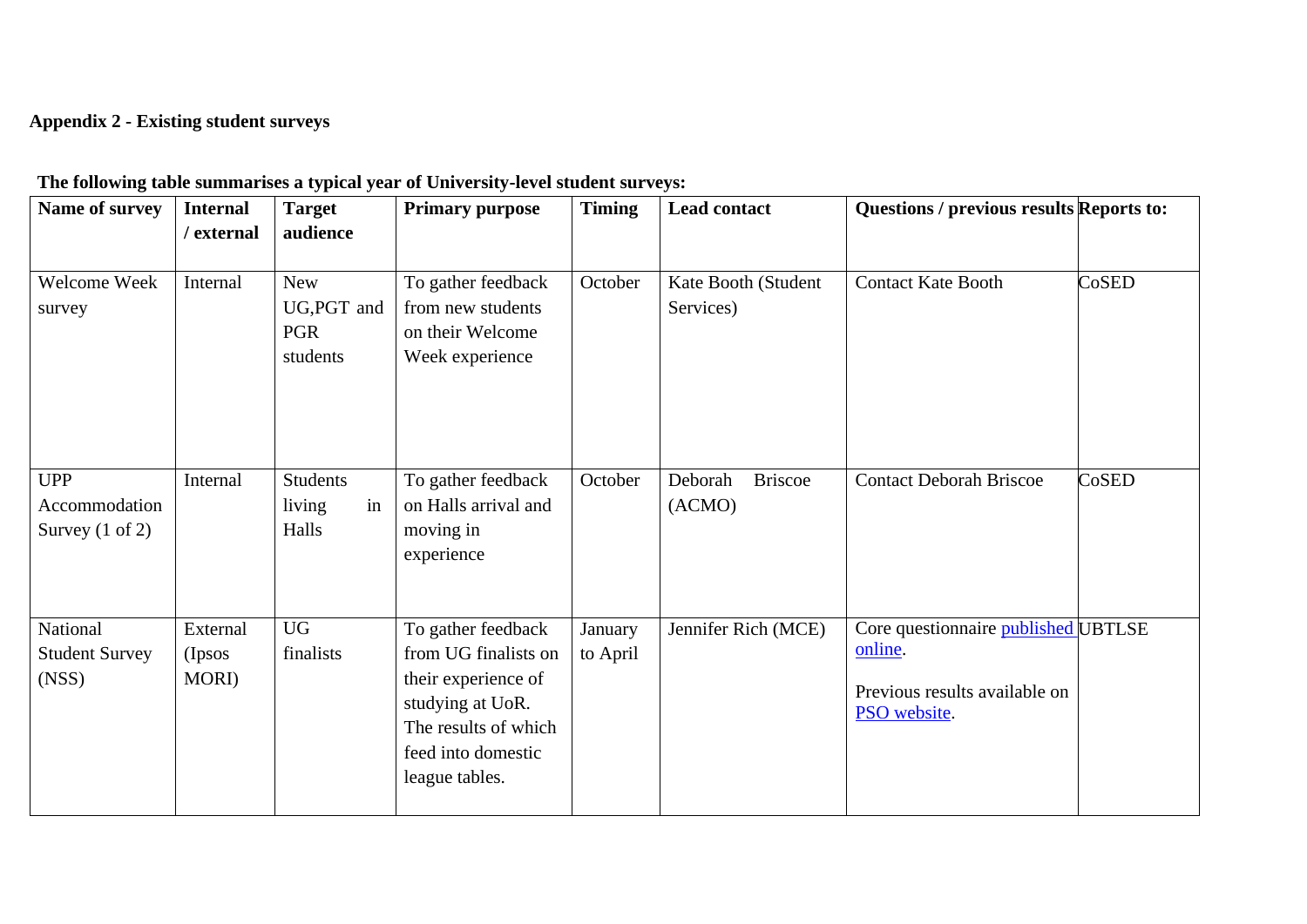| <b>UK</b><br>Engagement<br>Survey (UKES)              | External<br>(HEA) | UG non-<br>finalists               | To gather feedback<br>from UG non-<br>finalists on their<br>experience of<br>academic life at<br><b>UoR</b> | January<br>to April | Jennifer Rich (MCE)       | <b>Contact PSO</b><br>(planningandstrategy@readin<br>g.ac.uk) for a copy of the<br>questionnaire.<br>Previous results available on<br>PSO website. | <b>UBTLSE</b> |
|-------------------------------------------------------|-------------------|------------------------------------|-------------------------------------------------------------------------------------------------------------|---------------------|---------------------------|----------------------------------------------------------------------------------------------------------------------------------------------------|---------------|
| <b>UPP</b><br>Accommodatio<br>n Survey (2 of<br>2)    | Internal          | <b>Students</b><br>living in Halls | To gather feedback<br>on students'<br>experiences of living<br>in Halls                                     | March               | Deborah Briscoe<br>(ACMO) | <b>Contact Deborah Briscoe</b>                                                                                                                     | CoSED         |
| Postgraduate<br>Taught<br>Experience<br>Survey (PTES) | External<br>(HEA) | <b>PGT</b><br>students             | To gather feedback<br>from PGT students<br>on their experience<br>of studying at UoR                        | May<br>to<br>June   | Jennifer Rich (MCE)       | <b>Contact PSO</b><br>planningandstrategy@readin<br>g.ac.uk) for a copy of the<br>questionnaire.<br>Previous results available on<br>PSO website.  | <b>UBTLSE</b> |